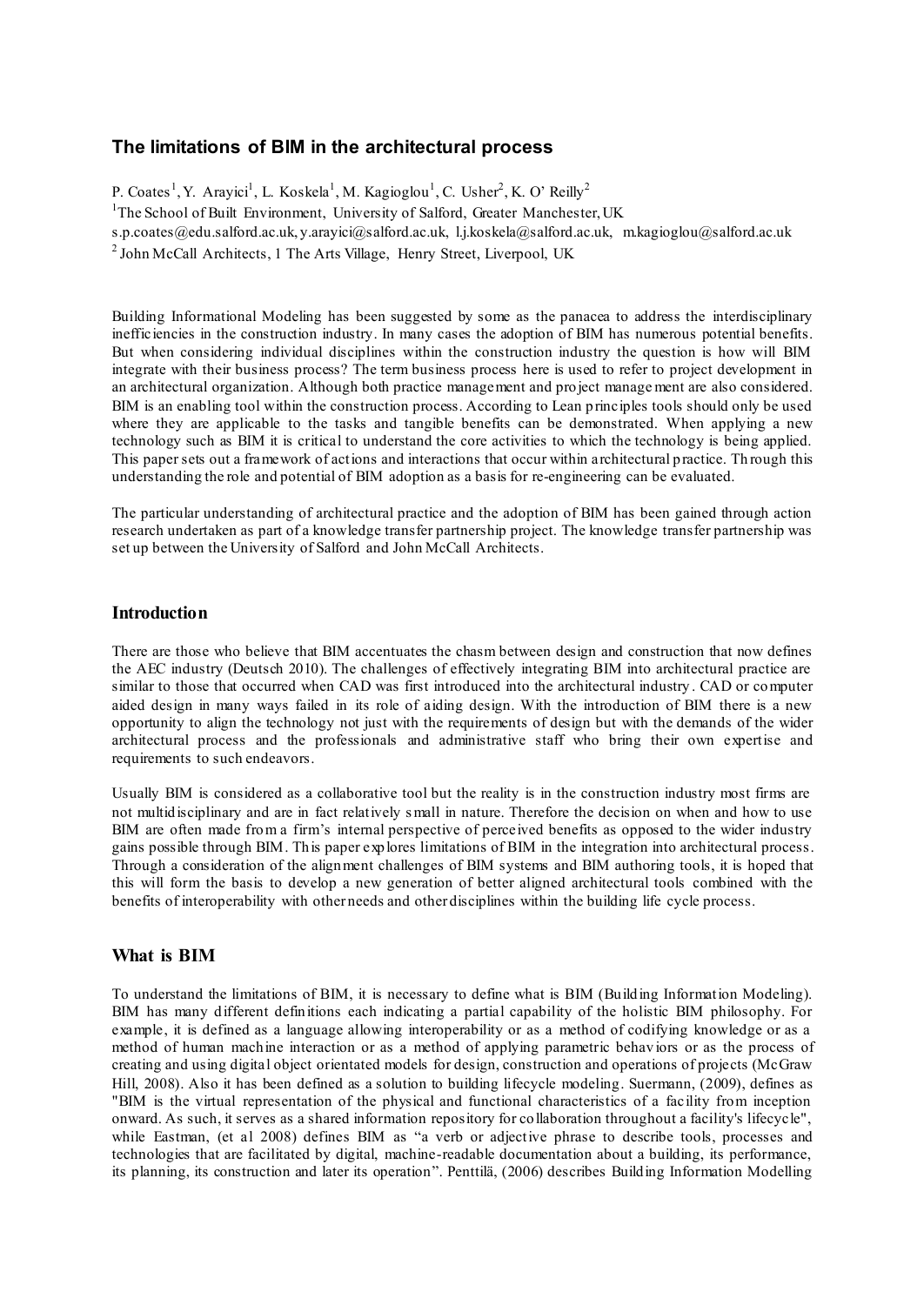(BIM) is a set of interacting policies, processes and technologies producing a "methodology to manage the essential building design and project data in digital format throughout the building's life-cycle".

## **The architectural process**

In some architectural practices procedures of practice, roadmaps and checklist are used. These define the tasks to be undertaken to create the type of architecture produced by the firms. These standardized working practices are often the basis of quality systems and ISO 9000 accreditation. But these explain little of the ways that the development of architectural design is achieved. Many of the actions in architectural practice are undertaken using tacit knowledge, which although effective in its application may not be understood in a formal way by the architect using it. In order to revaluate and understand the practice of architecture we need to strip it back to its key operations. Then by reconsidering these key concepts in the light of new ideas such as lean and with an awareness of new technologies such as BIM we can look to establish new improved processes and process maps.

An architectural practice is a business which takes the needs and requirements of a c lient and translates those predilections and concepts into a holistic buildable form. Services of providing construction information and site administration may also form part of the architectural duties. The scope of architectural responsibility and level of development of deliverable is defined by contractual agreements. To achieve the scope of works requires the processes of communication, creation and management. The actions required are illustrated in Figure 1 below.



Figure 1: The core of the architectural project process

This shows an approach to the architectural process that incorporates thinking, collecting, creating, correcting and connecting. The project model may comprise of both a BIM graphical model and project support data. This support data maybe in the form of letters, emails, reports, certificates, photographs, spreadsheets and CAD or hardcopy drawings. At John McCall Architects a project support database was created and it is hoped in future to integrate this with the BIM graphical data store.

The exact methodology of thinking, collecting, creating, correcting and connecting maybe simple or complex as the project demands and the application is often project specific. In this paper these activities are considered through the perspectives of people, processes and technology.

In order to undertake this architectural process effectively these five areas need to be managed and facilitated . This paper attempts to evaluate BIM against these five key areas of architectural process to measure out its contribution and limitations in fulfilling these architectural tasks.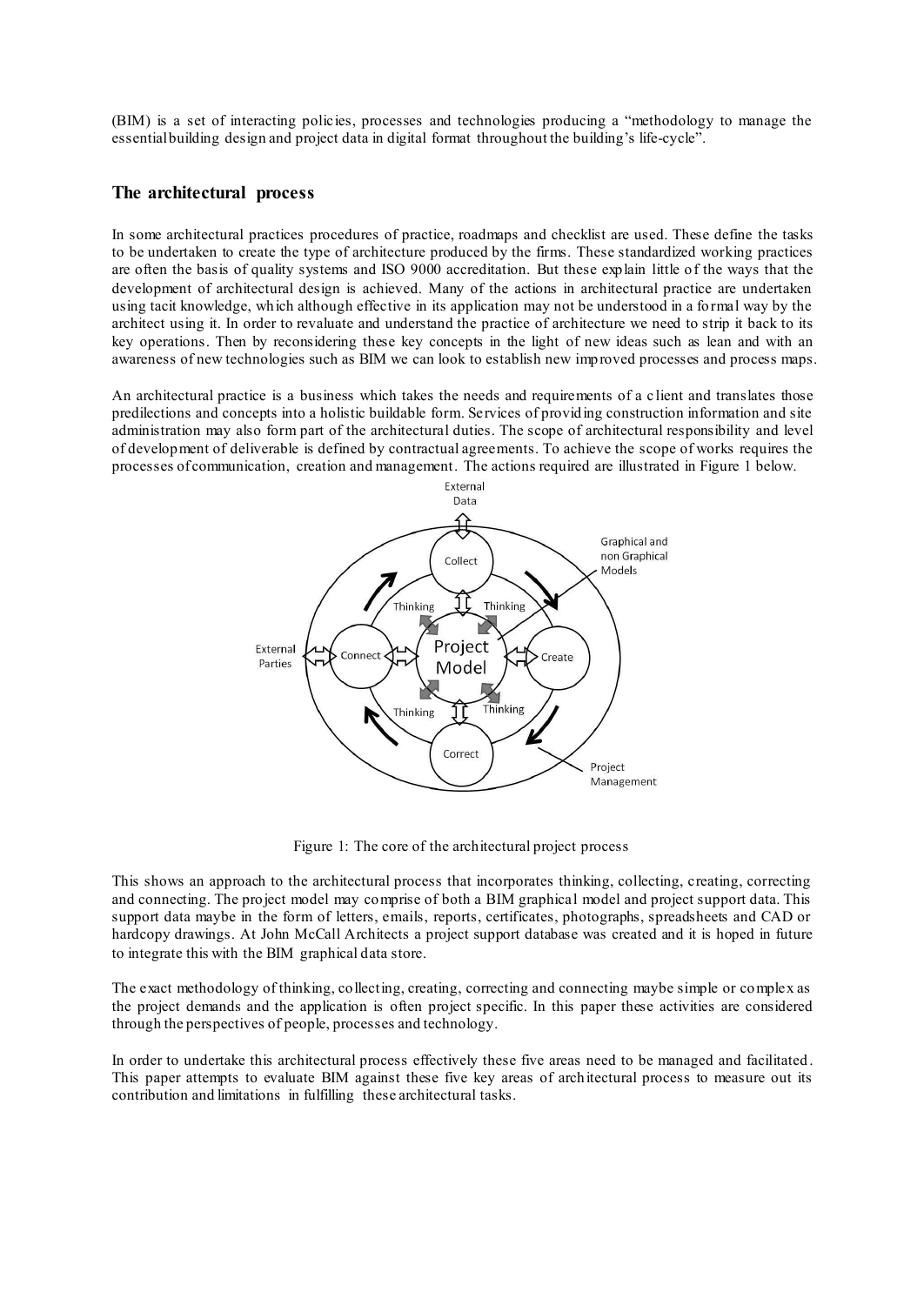## **Thinking as part of the architectural process**

The action of thinking is integral in the collecting, creating, correcting and connecting activities. These activities can have the added bonus of facilitating thinking by doing in the development of architecture. Thinking may take place individually or as a collaborative process. The architecture studio has traditionally been the preferred environment to facilitate individual and collective architectural thought. Such studios may be purely architectural or multidisciplinary in nature. Now with the use of technology the opportunities for virtual studios as well as physical studios exist**.** Technology has developed and is developing to allow collaborative interaction as part of BIM systems. The Teamworks<sup>TM</sup> server used as part of ArchiCad  $14^{TM}$  is an example collaborative tools embedded into a BIM authoring tool.

The objective of architectural education is to produce professionals with the necessary thinking skills to undertake the architectural task. The practice of architecture is both a scientific process and an artistic activity. The primary method of gaining scientific answers is to apply the known-facts to generate the answer. The artistic process on the other hand applies stimuli to generate ideas. In architecture both processes are necessary. Where the enabling software used is not intuitive and requires thought this reduces the mental faculties that can be applied to the design process.

The development of architecture may involve many issues and at times has it has become too complicated to keep everything in one's head. Thus the need to use technology and processes has developed in part to manage this project complexity. Software should be malleable to fit the way architects think. While some architects advocate changing how we think about our work in order to use computers, interface experts tend to disagree with that opinion. Donald Norman (1992), for instance, writes, "Make the task dominate; make the tools invisible." We must be careful to distinguish between thinking differently to do better, more efficient work, and thinking differently to use a tool. The first is admirable, but the second is the sign of a faulty tool (Johnson 2000). The tools need to focus the architect's attention on what is important. Misalignment using BIM does occur. BIM focuses thought on objects, but the aim of architecture is to create spaces defined by objects. The effectiveness of spaces is often determined by ergonomics and anthropometrics which are a critical element of the architectural thought processes yet as yet not integrated into BIM systems. Sustainable design is also a growing concern which BIM systems are starting to address. The tasks of BIM systems in the future are therefore to represent a wider variety of a design's properties, in terms that are familiar to architects and those who influence design. BIM is the language of construction (Architectural output) door, window, wall, slab etc. that is to say, it is a language of parts. If so, what is the language of architecture, ideas, concepts, community, relationships, values, meanings, forms, functions, anthropometrics and aesthetics? In other words, what is the language of holistic solutions? In short, BIM currently represents digital Lego, not the digital clay.

To develop successful architecture the right thought processes have to be adopted at the right time. There are many different methods of thinking: proprioceptive thinking, forming patterns, empathizing, role playing, modeling, transforming, synaesthesia and synosia, dimensional thinking, synthesizing, analogizing, observin g, imaging, abstracting and pattern generation. To be effective a BIM system should allow and enhance this range of thinking types and act as a decision support system. BIM machine readable model forms may align themselves to some but not to all of these thinking processes.

Many forms of models and representations exist each with its own particular ability to change data into information. By providing the BIM user with a greater range of model and visualization outputs (Figure 2) should assist the architect in his or her thinking processes.



Figure 2: Forms of Knowledge Visualization (Eppler, M. Burkhard, R. 2005)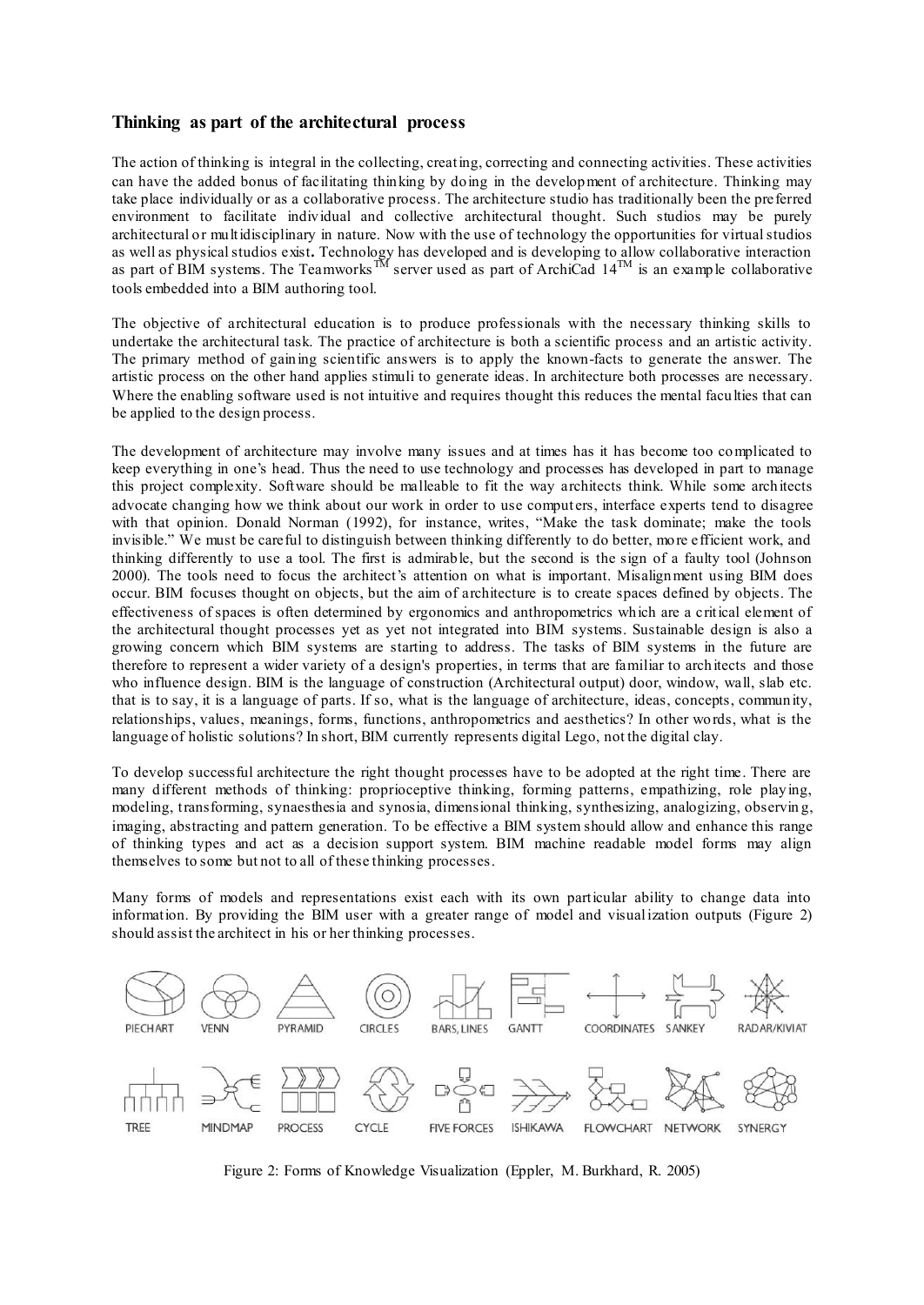As computer processing power increases it becomes possible to envisage the BIM process using the interface of virtual worlds. Secondlife provides scripting and modeling capabilities for the development of content applications, however integration with external databases and applications is required for more advanced applications to be supported (Pathmeswarn et el 2008). Links with Open Sim may also be developed.

## **COLLECTING AS PART OF THE ARCHITECTURAL PROCESS**

Today there is an ever increasing number of interests, technologies and factors than impinge on the architectural process. Examples of the breath of this range are subjects such as bio mimicry and psychology which are in some practices used as precursors to architectural design. Considering the effectiveness of BIM is not possible without considering the informational requirements of building projects. There is the information that is necessary to bring the building into existence and there is the information that is required thought the whole building lifecycle. It is this second category of information that is usually considered as part of the BIM model. Referring to the definitions on the Tekla<sup>TM</sup> website the acronym BIM is described both as a building information model and also building information management. Gradually more information is being linked to BIM models with links to specifications such as NBS and Masterspec having been developed. With both information for development and information for life cycle use issues of fitness for purpose exist. The collection of information and knowledge which either purpose remain an intrinsic and critical part of the architectural process Figure 3.



Figure 3: Sources of knowledge in Architectural Practice

The collection process and the timely application of knowledge into the creation process is profoundly important. Koskela (2004) notes that making do (progressing with inadequate information) results in a considerable was in the preconstruction and construction process. Architectural projects often encompass unique requirements. As a result collecting of new knowledge necessary to undertake projects. Historical knowledge is not enough, as architectural creations will exist and a future as opposed to a historic world.

But the role and skills of the knowledge worker are changing as technology changes. There are many methods traditional and new were by architects can collect the knowledge and information they need to undertake their projects.

- Architectural Press Blogs and discussions
- Architectural Databases
- Architectural Publications
- Seeking Information from experts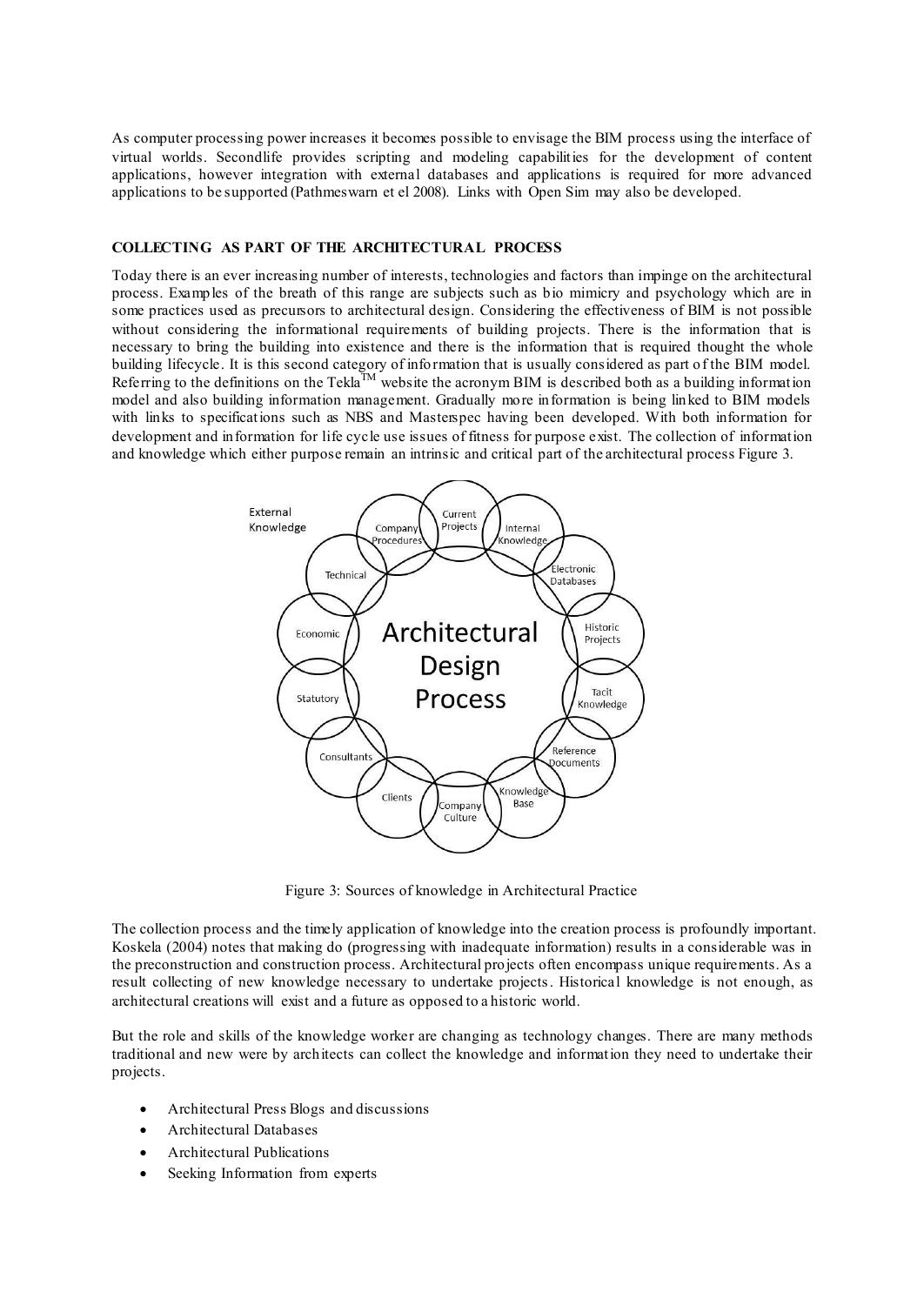- Search engines
- Crowd sourcing
- Reality capture technologies

Knowledge and information may be provided in many forms: include stories and storyboards, proverbs, scenarios, content inventories, analytics, user surveys, concept maps, process flows, style guides and design patterns.

Technology can assist in the collecting process in several ways. Technology can provide a framework for storing knowledge collected. It can facilitate the collection of information though the use of the internet. Technology can assist in the automated collection of information by the use of agents. For example, there are digital tools such as the Sensemaker Suite (www.sensemaker-suite.com) for the collection of data and information. However, these tools have not been integrated with BIM.

BIM facilitates the process of documenting predefined designs and there are tools that assist in the organization of collected data such as Trelligence Affinity®. But BIM tools need to be developed further to address the needs of the information gathering process.

## **CREATING AS PART OF THE ARCHITECTURAL PROCESS**

BIM offers the double-edged promise of displacing abstraction with simulation. The work of an architect is to bring concepts into being. Thus converting the potential into the actual. The C.K. Theory (Hatchuel and Weil 2002) proposes a set of dualities of concept and knowledge iterations that occur in the development of design. Iterative design can be described as a process of testing scenarios from anchored objects. User feedback is given and then the anchored object are modified and improved. Thus BIM tools need to facilitate this iterative cycle.

In creating building designs consideration should be given to what is functional, sustainable, practical and affordable. Architects manage not only information about the building but also about the user organization. Therefore, information systems for architectural design ideally should be able to handle both building and organizational data (Ekholm 2001). Different design facets will be evaluated at different stages of the design. Ideally the system used to develop architectural design should be able to enhance the facets of architecture under consideration. This contributes to the design development dialogue. Some designers like to design projects from the inside out, other prefer to design from the outside in. Currently BIM tools do not allow for these personal nuances' in the design process. Few BIM tools can accommodate the ambiguities of early design. To accommodate these ideas, recommendations have been made that the concept of architectural informational modelling should be developed as a precursor to BIM in the design practice (Pauwels et al. 2009). One system that attempts to address this problem is the Onuma Planning System  $M$  (OPS). OPS enables architects to perform rapid prototyping and multiple scenarios (Tardif 2007). The objective of architectural practice is to design buildings to meet the requirements of the client, the end user and the community. So effective design is dependent on effective collection and distillation of user requirements.

It seems likely that physical models and sketching will continue to have a place in the creation process. Referring to physical model Mills (2005) states when used as an integral part of the design proc ess, study models are capable of generating information in time comparable to drawing and offer the strongest exploration methods available. Physical models can also have a tactile quality the computer models do not. Sketching on the other hand gives immed iacy and is an effective method of exploring concepts. Some designs may be the final result of hundreds of concept sketches. The fluidity of the sketching process does not restrict the thought process of the designer. In fact some designers need to sketch to facilitate the thought process. Sketching like modeling can be seen as a cognitive tool augmenting memory and informational processing by relieving the mind of some of those burdens (Tversky 2002). BIM continues to miss the simplicity in design that pen and paper offer, pen and paper offer on the fly analysis of complicated systems that allow the human brain analysis of multiple options at once (Burns, 2006).

BIM moves the focus away from the needs of the end users by focusing on objects of construction as opposed elements of architecture. For an architect BIM concentrates rather too much on providing means of representing the final form of the design, whereas designers also need a continual stream of abstractions, advice and information to facilitate in the move from information to the distillation of knowledge. Although using lean concepts we wish to create a flow of idea and concepts developing through the architectural process the differences in the thought processes between design, production and practice management make this difficult.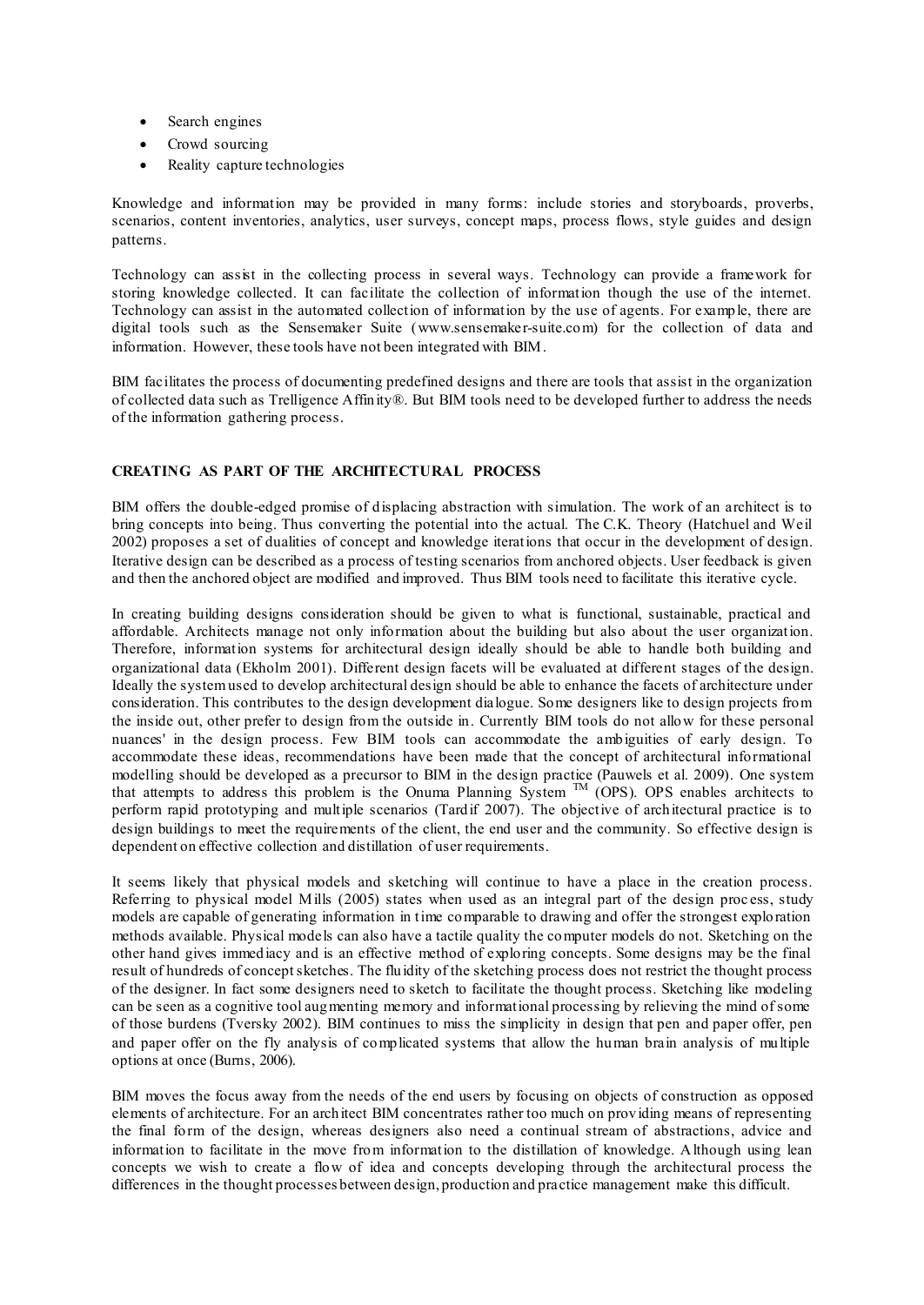#### **CORRECTING AS PART OF THE ARCHITECTURAL PROCESS**

Correcting brings to mind the concept of errors or mistakes. For course it is important that non conforming product is identified and rectified. But correction here is as much about evolutionary design development of the product as it is about error correction. Correcting as part of the design process can enable better design solutions to be reached. The important factor here is that the models or abstractions are generated cheaply and rapidly. This is the key to rapid prototyping and artful making (Austin & Devin 2003).

There is a concept in Lean engineering of reducing the water level to reveal problems. As a result of the automation features built into many BIM tools certain historical problems are less likely to occur. Firstly there is likely to be consistency between the plans, elevations and schedules if these are generated from a single BIM model. 3D geometric errors are less likely to occur because 3D buildings are constructed as 3D models not 2D representations of 3D forms. Specification errors are less likely to occur when the specification is directly linked to the BIM model. Clash detection has the ability to assist in interdisciplinary coordination issues. Where BIM systems use constraints dimension driven design and automated code compliance are possible. An example of this would be the knowledge based design integration using blue think applications, (Opdahl, 2009).

BIM has the potential to illuminate certain errors and omissions. Yet it is necessary to be aware than several sort of errors will not necessary be flagged up using BIM systems (Love 2010)

## **CONNECTING AS PART OF THE ARCHITECTURAL PROCESS**

BIM systems have the potential to transfer richer data than the CAD systems they replace. There are two facets to the connecting process. Firstly information from the architectural process needs to be transferred accurately. Using IFC as the method of transfer varying levels of success for informational transfer can be achieved (Kiviniemi, 2010). It is reasonable to assume that this transferability of information will develop and improve. Such transfers may need subsequent editing filtering and manipulating to make the comprehendible and usable by the recipient. The second facet of connecting is to make information supplied fit for purpose in line with the recipients requirements. Currently few recipients in the UK require deliverables as BIM models and insurance issues remain if such models are supplied. This situation is again likely to change over time.

Communication of architectural concepts is necessary with other disciplines such as planners, building control officers, end users, clients and contractors (Figure 4). The precise format and content that is required by each of these parties is different. Also the level of understanding of each of the parties varies. This means that semio tic issues come into play.



The requirement for each party is different

Figure 4: Connecting with other disciplines and parties

While 2D representations remain the method of informational delivery even from 3D models, consistency of information issues remain. A major advantage of using BIM is that 3D printing of physical models becomes an option as does the creation of animations and virtual environments.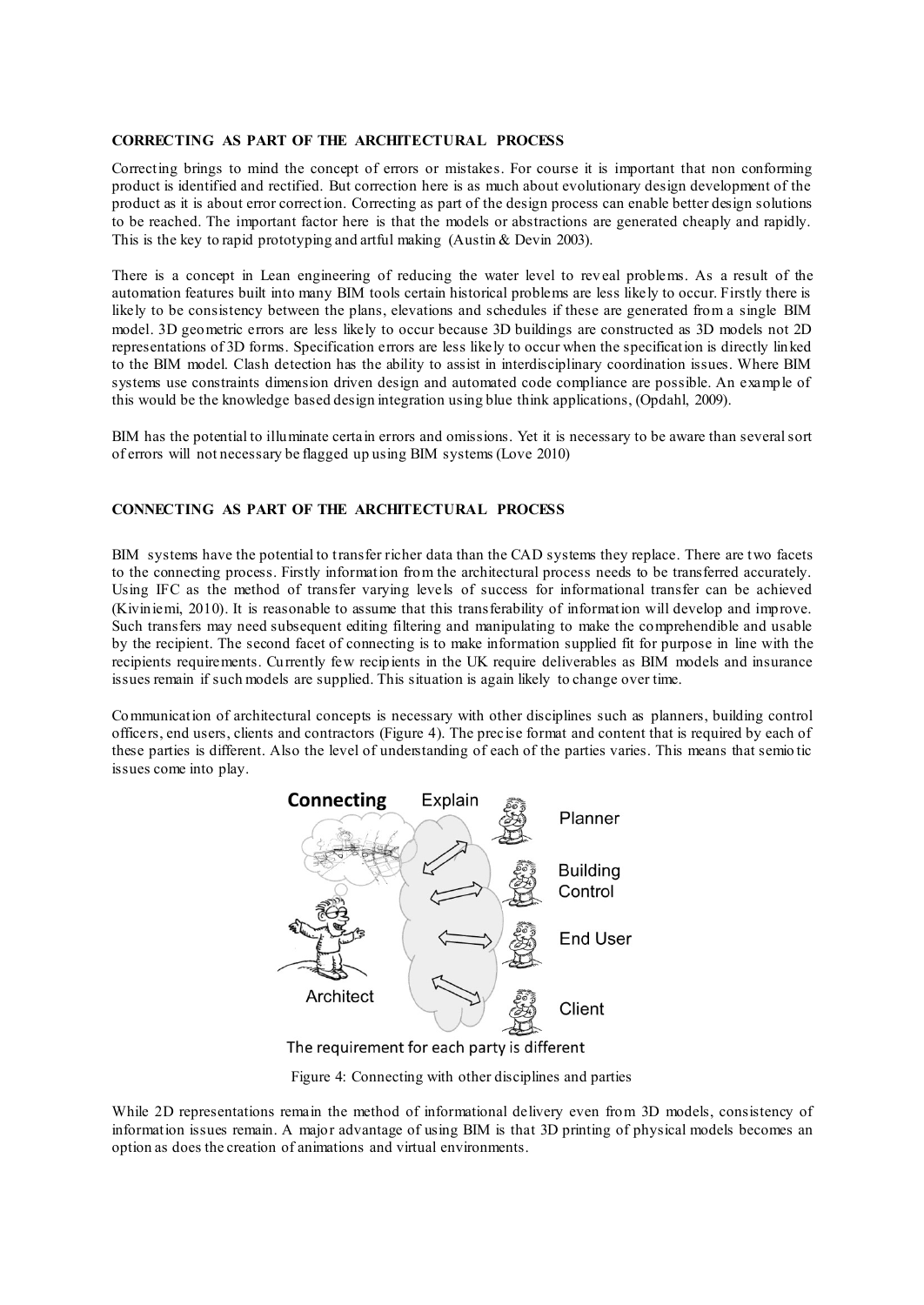#### **INTEGRATION OF BIM WITH OTHER TECHNOLOGIES AND BUSINESS SYSTEMS**

IFC based BIM embodies digital machine readable documentation that has the potential in future to integrate with a range of digital design tools and philosophies that are available. Thus BIM can become more effective through a convergence incorporating enabling technologies. The five areas previously identified need to integrate with the wider management roles and systems taking place in architectural offices (Figure 5). Many systems arising from different needs operate within architectural companies, ERP, PIM, CRM, QMS and KM. Where these systems are digital in nature, BIM has the possibility and opportunity to integrate with these systems. It is wrong to view these systems in isolation and it is more appropriate to think of a change from a document driven process to integrated data/ information / knowledge driven process linked by data exchange. Whether we are talking about data, information, knowledge or wisdom many mechanisms exist for its transfer. Ideally this transfer should be automated to avoid data atrophy. This integrated approach aims to take advantage of the synergy of business systems. This can be achieved by linking and normalizing data across the whole business operation.



Figure 5 : Systems within an Architectural Practice

Yet a large amount of information and systems used in architectural practice currently are not IFC compatible (Figure 6 ).

# The Situation in Architectural Practice



Figure 6 : A large amount of variant architectural information located discretely in traditional practice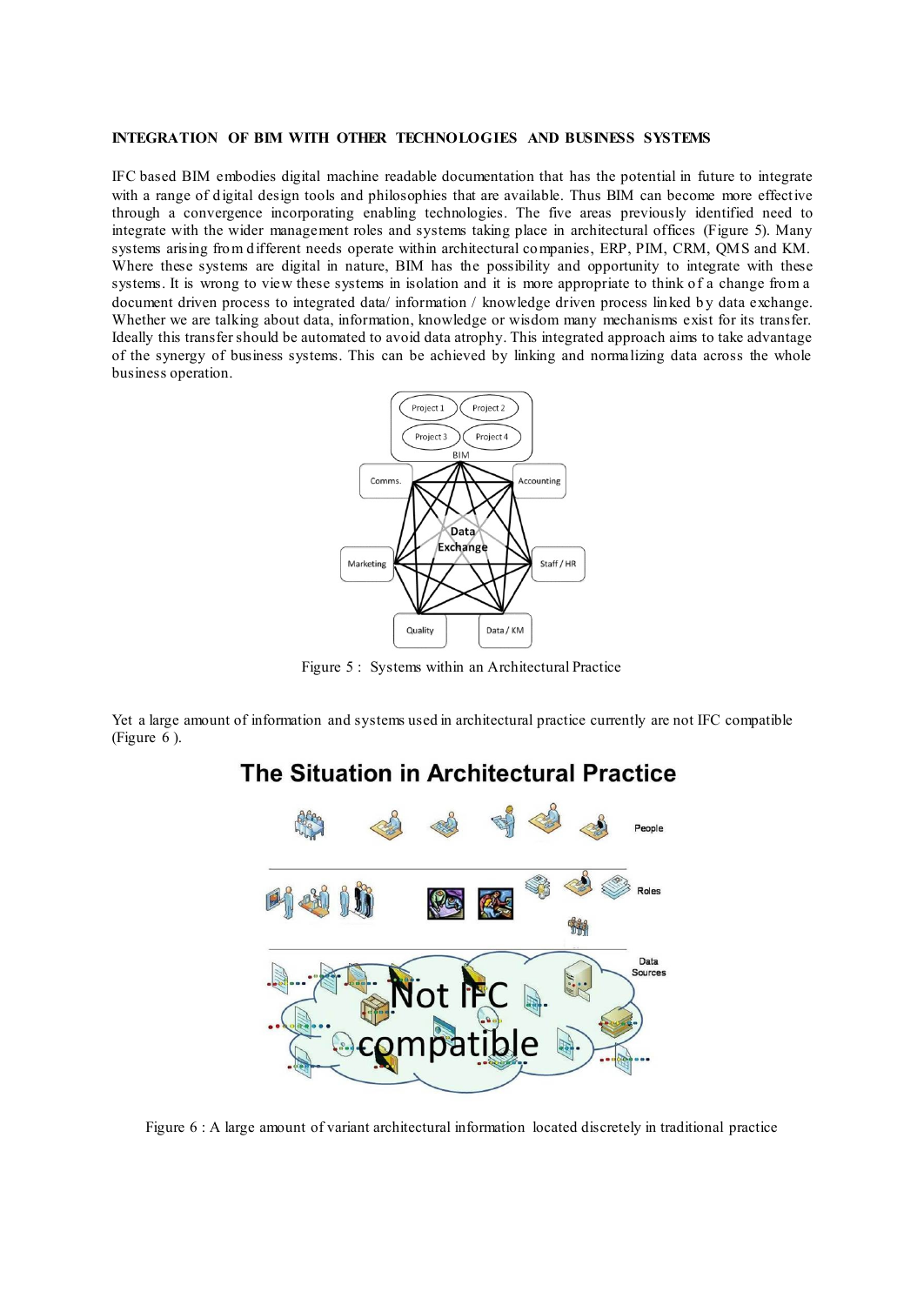AgcXML has been designed to address to an entirely neglected body of information (Tardif, 2009). Development of effective systems in this area have untapped possibilities in the Architectural Domain.

#### **CONCLUSION**

Although BIM may currently be a very effective tool from a lean perspective in the building industries toolkit, it is by no means the only tool and over time other new and more effective tools are likely to become available (Basalla, G. 1988). BIM is not a silver bullet. As noted in this paper many issues and problems in its application remain to be addressed.

Areas for development include:

- a) Better alignment with the architectural thought processes
- b) Improved intuitive operation, reduce the mental overhead of using the system
- c) A building method of information collection, evaluation, structuring and sharing
- d) Further develop of BIM linking it more effectively to real world capture and feedback and customer feedback technologies
- e) Providing a greater range of models and abstractions to assist with the creative process
- f) Further development of BIM using total emersion technologies
- g) A built in learning and error correction system
- h) A better system of tailoring issued information to meet the needs and capabilities of the recipient
- i) Better integration with other practice business systems, combining, aggregating and visualizing business data
- j) Better integration with contextual information and GIS systems

#### **Acknowledgement**

The KTP is part funded by Government, KTP is a Technology Strategy Board programme, enabling innovation in business. The University of Salford is a participant KTP Knowledge Base providing expertise and resources to businesses via a strategic project

#### **REFERENCES**

- Aliakseyeu, D., 2003. A Computer Support Tool for the Early Stages of Architectural Design. *PhD Thesis*, Eindhoven, The Netherlands, ISBN 90-386-1598-1.**s**
- Akini, B. 2010 Reality Capture Technologies and Building Modeling for Situation Awareness and Assessment, Management Arena, Managing IT in Construction / Managing Construction for Tomorrow, Keynote Papers Taylor & Francis Group, London ISBN 978-0-415-56744-2
- Austin, R., Devin, L., 2003 Artful Making- What Managers need to know about how artist work. Prentice Hall ISBN 0-13-008695-9
- Basalla, G. 1988 The evolution of technology, The press syndicate of the University of Cambridge 1988 ISBN 0-521-29681-1
- Burns, J. 2006, Will BIM Be the Death of Design? AIA *Archblog*
	- http://blog.aia.org/aiarchitect/2006/10/will\_bim\_be\_the\_death\_of\_desig.html
- Do, E. in Filiz Ozel and Patricia McIntosh (eds), "The Right Tool at the Right Time -- drawing as an interface to knowledge based design aids" *Proceedings, Association for Computer Aided Design in Architecture*, (ACADIA '96) p191-199, 1996 National Conference, University of Arizona, Tuscon
- Eastman, C., Teicholz, P., Sacks R., and Liston, K. (2008). "BIM Handbook: A guide to BIM for Owners", Managers, Designers, Engineers and Contractors, Wiley publication, ISBN 978-0-470-18528-5.
- Eckblad, S., Ashcraft, H., Audsley, P., Blieman, D., Bedrick, J., Brewis, C., Hartung, R. J., Onuma, K., Rubel, Z., and Stephens, N. D. (2007). "Integrated Project Delivery - A Working Definition." AIA California Council, Sacramento, CA.
- Ekholm, Anders 2001 Modelling of User Activities in Building Design Architectural Information Management [*19th eCAADe Conference Proceedings / ISBN 0-9523687-8-1*] Helsinki (Finland) 29-31 August 2001, pp. 67-72
- Eppler, M. & Burkhard, R. (2005) Knowledge Visualization. In: Schwartz, D. G. (Ed.) Encyclopedia of Knowledge Management. Idea Group Reference.